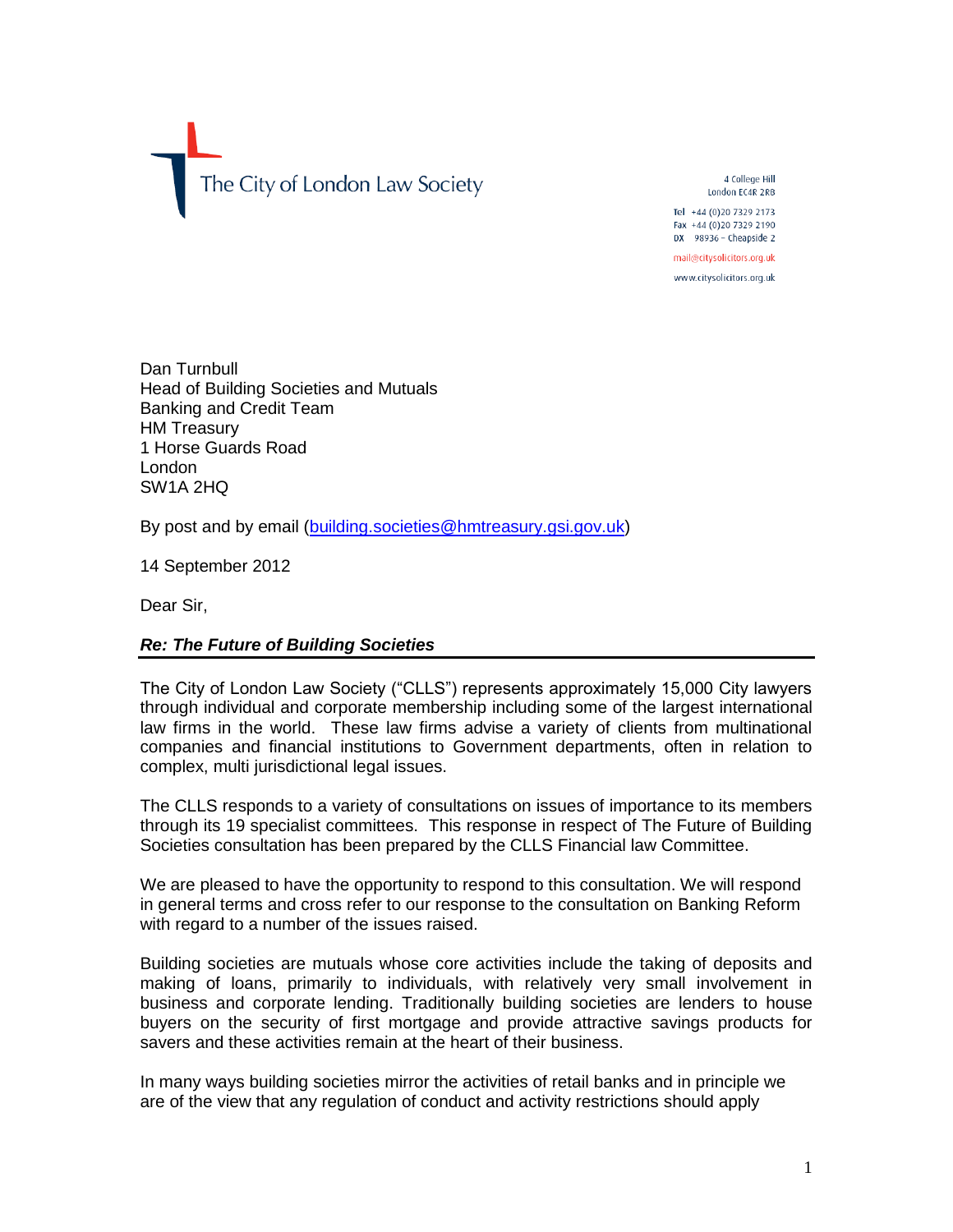equally to building societies and retail banks, with appropriate differentiation to reflect existing "nature limits" and the mutual structure.

It follows that if ring-fencing of retail activities of UK regulated banking groups is introduced building societies should be subject to broadly the same rules as are applicable to ring-fenced banks.

As regards what both building societies and ring fenced UK regulated banks should be allowed to do, we refer you to our response to the HMT consultation on banking reform and the paper submitted by the Law Society of England and Wales which we supported in that submission. We believe in summary:

- Restrictions should be purposive and not formal, so as to prevent a "tick-box mentality" without proper risk assessment. In this regard "nature limits" placed on building societies are more suitable than the proposed cataloguing of bright line restrictions for ring-fenced banks on where they may trade and who they may deal with for what purposes.
- Absolute restrictions on dealing with certain counterparties are likely to be impractical and will produce complex legislation to no good purpose. They also may make it difficult to meet customer needs.
- The proposed restrictions on ancillary activities may interfere with the ability of banks and building societies to meet customer needs. More work is needed to identify customer needs and to ensure that they can easily be met at a reasonable cost under the proposed regime. Only when this has been done can any ancillary restrictions be properly framed and consulted on.

We agree that both banks and building societies need to be able to use derivatives to hedge their own balance sheet risk and to manage their exposure in providing services to customers in relation to, for example, foreign exchange and fixed interest products and as to the value of assets taken as security (e.g. property).

- Restrictions on dealing with foreign institutions and using foreign laws are likely to inhibit the provision of services required by customers, particularly those who use their building society for current account banking, debit and credit card services and business customers, especially when trading in non-EEA countries. Again, as the Law Society suggests, detailed studies based on customer needs have to be made to ensure that any legislation in this area is soundly based and in accord with EU law and UK Treaty obligations to States outside the EU.
- Restrictions on the use of non-EEA law are in any event misconceived (see Law Society Paper for detailed discussion) and likely to have unintended consequences. We urge that these are abandoned.
- We believe that proposals at both EU and UK level for bail-in to extend to non-FSCS deposits and some commercial obligations are misconceived.

Deposits and loans need to be recognised as the core commercial assets of a bank or building society: just like the order book and component supply contracts of a manufacturing company or the service contracts of a service supply company and its contracts with suppliers to it. As such, these assets are as unsuitable for "bail in", just as the trading obligations of a manufacturing or service company are unsuitable for inclusion in most consensual schemes of arrangement under the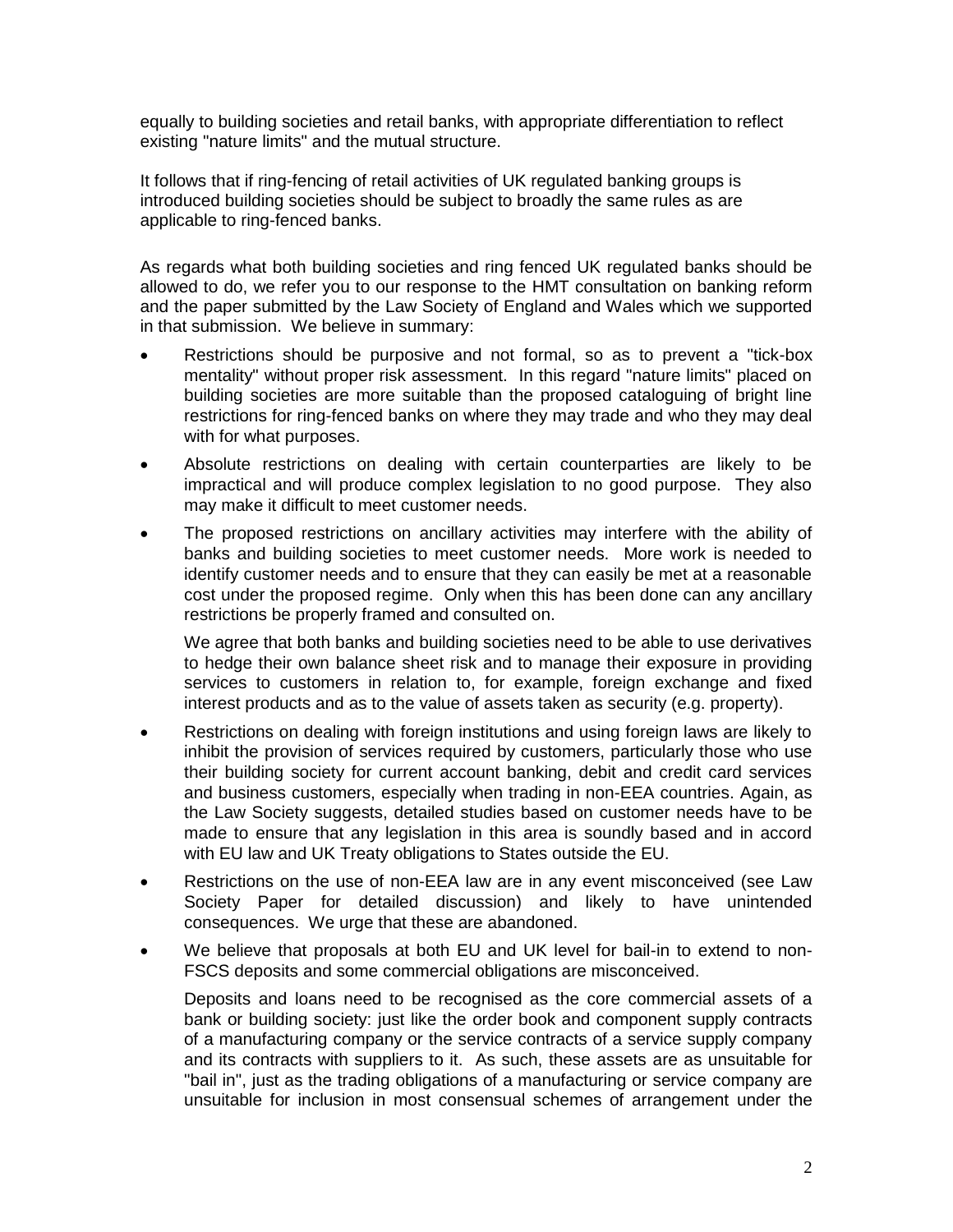Companies Act entered into to resolve the difficulties of ailing commercial businesses without an insolvency process.

Counterparties need absolute confidence deposits will be repaid in full and obligations to pay for supplies and to lend met in full by a bank or building society (or a successor institution) subject to the resolution regime otherwise they will only make short term deposits and there will be a "run" at the first hint of difficulty, so damaging the prospects of these important financial institutions and their customers.

The risk of further bail-in affecting these categories of assets would also make it very difficult for a reconstructed business (whether the whole business or a bridge taking on part of the business on a going concern basis) to trade through. We therefore believe that bail-in should only be applied to equity and classes of loan capital that have clearly been ear-marked in advance as available for this purpose.

The risk of bail-in would, by worsening the ability of building societies to obtain longer term deposits, lead to an exaggerated "borrow short and lend long" profile, since their mortgage lending is necessarily long term and they do not have share capital, as such.

- We also believe that proposals to use bail in in relation to a bank or building society which is wholly placed in administration, or as regards claims which will remain against an entity in administration. In those circumstances, the ultimate application of insolvency law will ensure an appropriate distribution between affected creditors. It would be pointless to apply bail-in, and then try to apply the "no worse off than in insolvency" rule to try to get back to what would have happened without bail-in. It would only cause confusion and disputes and be likely to reduce recovery by creditors.
- The deposits of building society members with an entitlement to vote fulfil the role of equity to some extent. They are rightly treated as debt for the purposes of the FSCS guarantee: there are good social reasons to do this, since they may represent the life savings of individuals with modest incomes. However, they are rightly deferred to ordinary debt creditors in ranking, given their quasi-equity nature. To enhance the status of these deposits to that of ordinary debt, would be to recognise that building societies effectively operated without any at-risk members' capital: that is not a decision that we believe should be taken without examination of whether it is a justified violation of the mutual concept. Maybe it would be better if more were done to attract members whose deposits will be above FCSC limits, or to allow members which are not of a nature protected by the FCSC guarantee.
- We agree with the Law Society that the case for depositor preference is not made out for banks and the same applies even more to deposits of building society members which entitle them to vote.

We should be happy to discuss these views further. Please contact the Chairman of the Financial Law Committee, Dorothy Livingston at Herbert Smith LLP [\(dorothy.livingston@herbertsmith.com\)](mailto:dorothy.livingston@herbertsmith.com) if you would like to do this.

.